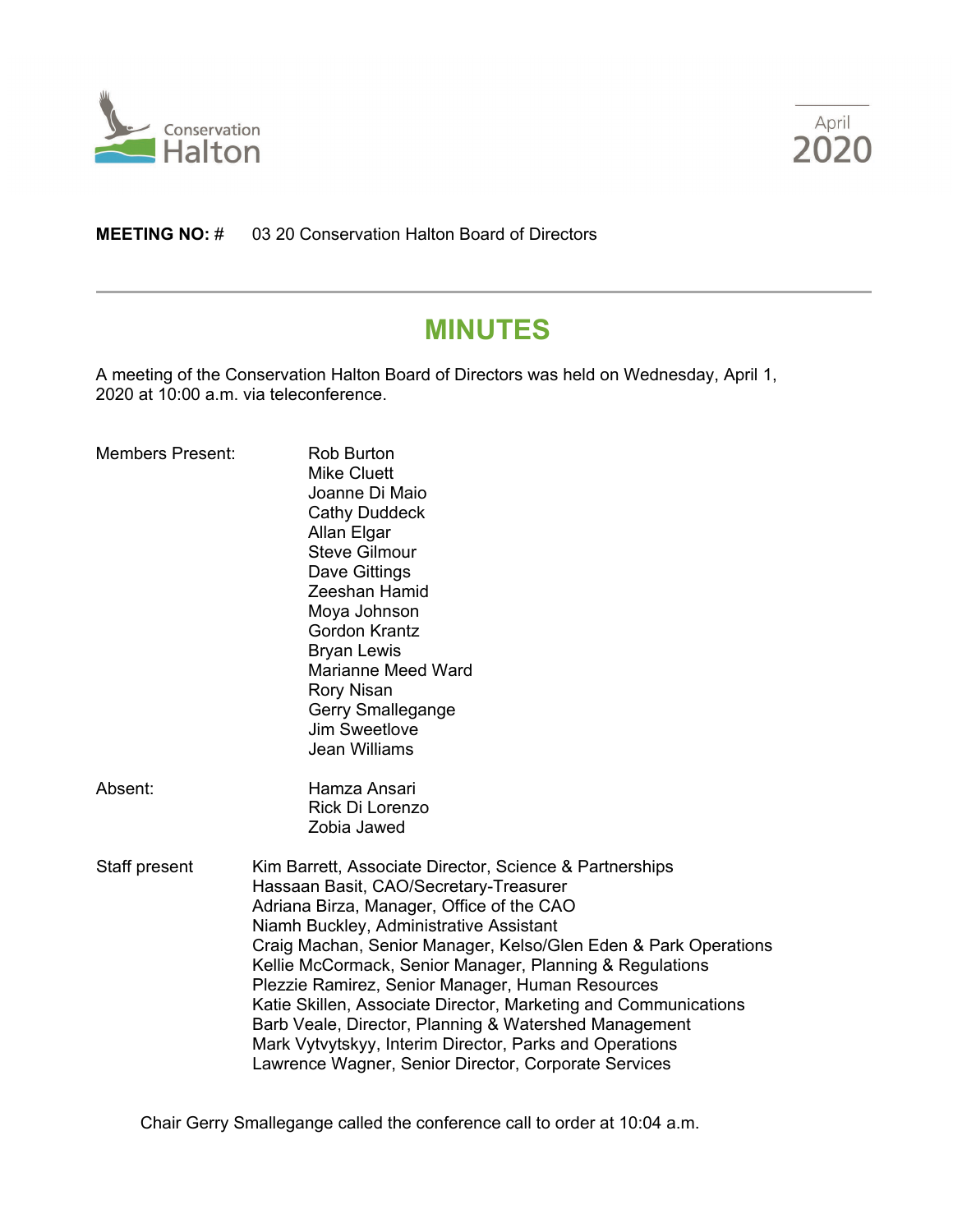



**1. Roll Call**

# **2. Acceptance of Agenda as distributed**

**CHBD 03 01**: Approved by: Rob Burton Seconded by: Cathy Duddeck

That the Conservation Halton Board Agenda be **approved as distributed.**

## *Carried*

## **3. Disclosure of Pecuniary Interest for Board of Directors**

There were **NONE.**

#### **4. Consent Items**

Approval of Conservation Halton Board of Director Meeting minutes dated February 20, 2020. Approval of Conservation Halton Board of Director Inaugural Meeting minutes dated February 20, 2020.

The consent items **were adopted.**

## **5. Action Items**

5.1 Amendment to The Halton Region Conservation Authority General Membership By-law No. 2018-01 (Report #: CHBD 03 20 01)

**CHBD 03 02:** Approved by: Marianne Meed Ward Seconded by: Rory Nisan

THAT the Conservation Halton Board of Directors **approves amendments to Section 10 of The Halton Region Conservation Authority (Conservation Halton) General Membership By-law No. 2018-01 to enable Electronic Participation during declared emergencies in the area over which Conservation Halton has jurisdiction as outlined in this report.**

And

THAT the Conservation Halton Board of Directors **directs staff to post the amended General Membership By-law No. 2018-01 on the Authority's website, [www.conservationhalton.ca](http://www.conservationhalton.ca/)**

And

THAT the Conservation Halton Board of Directors **directs staff to post the MECP Minister's Direction that enables conservation authorities to convene a special**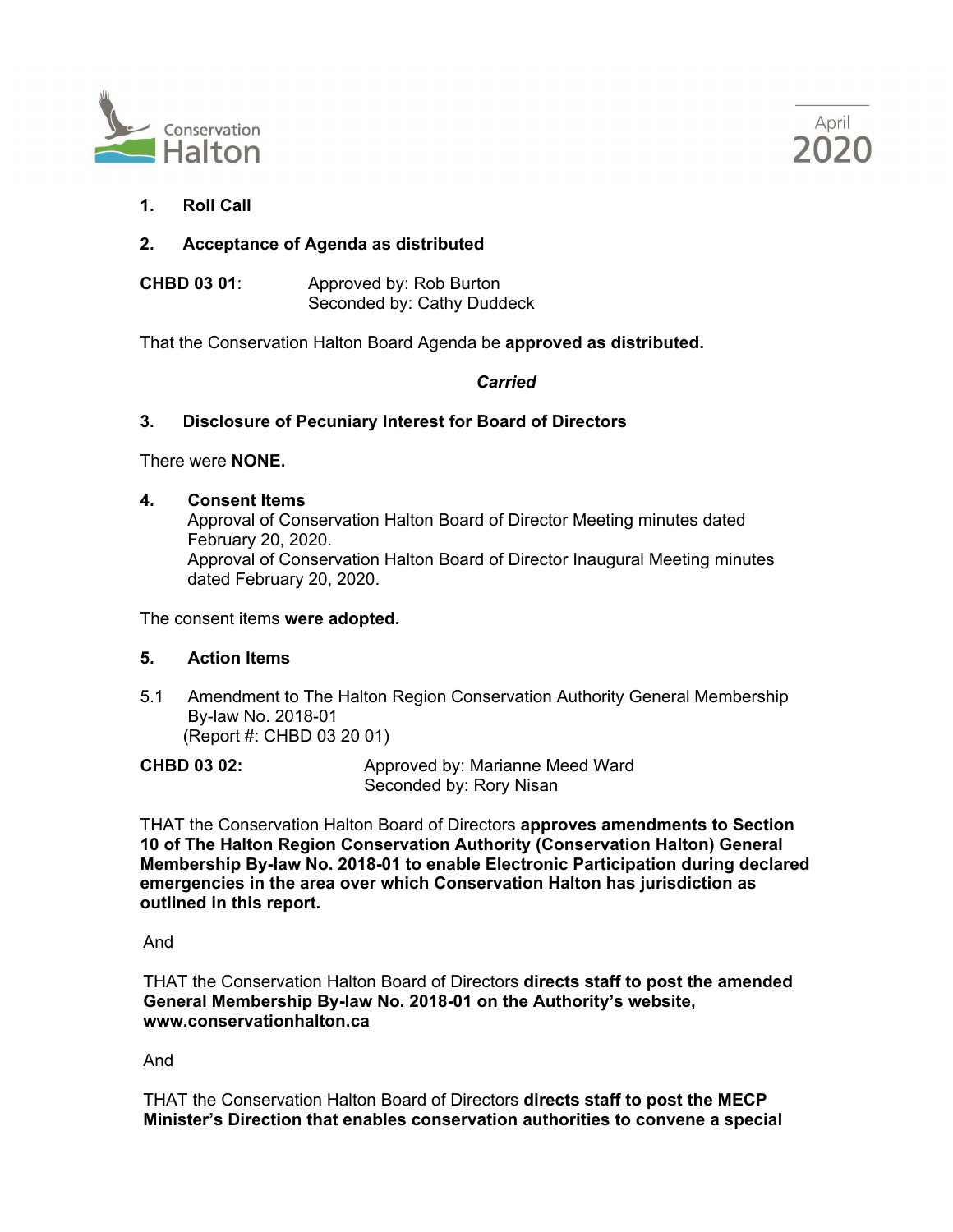



## **meeting of the board electronically in order to make the necessary amendments to their By-law to deal with emergencies on [www.conservationhalton.ca](http://www.conservationhalton.ca/)**

#### *Carried*

5.2 Proposed reconstruction of a dwelling within the Erosion Hazard Limit associated with Lake Ontario, 3300 Lakeshore Road West, Town of Oakville, Regional Municipality of Halton, CH File No. A/20/O/06 (Report #: CHBD 03 20 02)

**CHBD 03 02** Moved by: Jim Sweetlove Seconded by: Jean Williams

THAT the Conservation Halton Board of Directors **receives for information the Staff Report No: CHBD 03 20 02 related to proposed development at 3300 Lakeshore Road West, Oakville, Regional Municipality of Halton, CH File No. A/20/O/06.**

#### And

THAT the Conservation Halton Board of Directors **approves the issuance of a permit for the reconstruction of a dwelling within the erosion hazard limit associated with Lake Ontario, 3300 Lakeshore Road West, Town of Oakville, Regional Municipality of Halton, CH File No. A/20/O/06.**

## *Carried*

## **6. Other Business**

Cathy Duddeck inquired as to how CH is handling trespassing in the closed conservation areas. CAO, Hassaan Basit advised that there has been a big improvement in deterring trespassers with the installation of temporary fences and the help of the City of Burlington and Town of Milton by-law enforcement officers, CH staff and Halton Regional Police issuing tickets to offenders. The number of tickets went down from 250 to 30 over the last weekend. The compliance has improved however it is not at 100%. CH staff has closed the gates, installed 8 feet fences, and patrolling the parks on a regular basis.

Marianne Meed Ward inquired as to how is CH handling future events. The CAO advised that CH will continue to monitor the situation based on what is being advised by both provincial and federal government and health authorities but that some events planned will be moved to later in the year. The CH Foundation Gala which was scheduled for June 18 has been pushed to September. There will be more information shared on this soon.

Mayor Meed ward also inquired how CH plans to mitigate the need for residents to access green space as the weather becomes warmer. CAO, Hassaan Basit advised that CH is investigating and preparing a pilot for allowing access to parks via a controlled system approach. CH is actively investing in and enhancing online registration, ecommerce touchless payment, electronic gates and active traffic monitoring technology